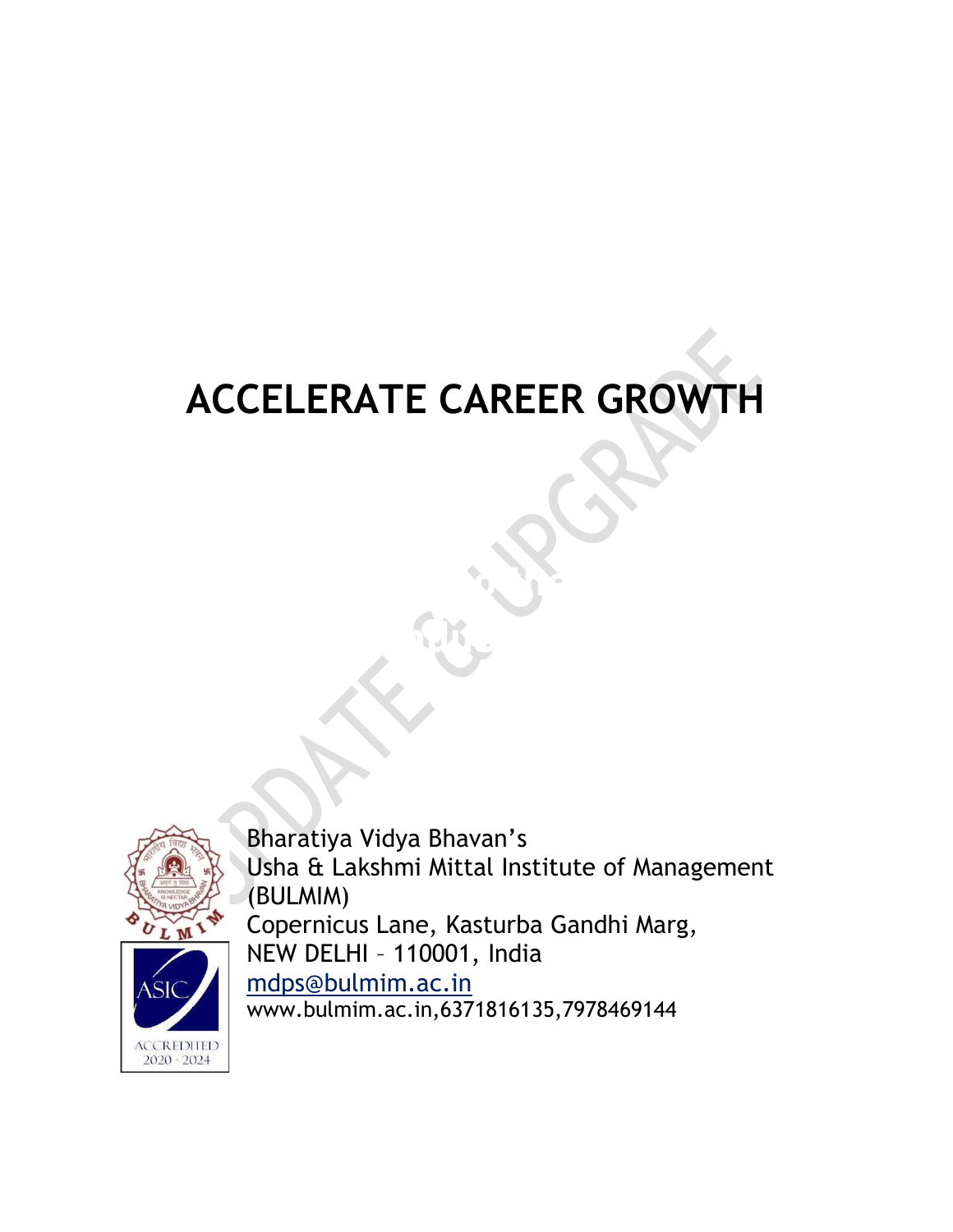#### Message from the Director

Change is the law of life. And those who look only to the past or present are certain to miss the future. -John F. Kennedy

Change is the only constant in this world and cannot be wished away. In this ever-changing world updating and upgrading one's knowledge and skills is a necessity and not a luxury, so that redundancy and its effects can largely be mitigated.

The change that was witnessed and continues to be witnessed in last 18 months is unprecedented. Many jobs and job profiles have ceased to exist (to start with temporarily, but now permanently). However new jobs came into existence. These jobs need a different set of skills, and people with these skills are hard to find.

In this scenario, the need for updating and upgrading of knowledge and skills is essential. BULMIM's Executive Development Programs are aimed at bridging this gap between the past and the future (with regard to skills and competencies), with the focus that the jobs may become redundant but not the person.

The dictum of BULMIM is quality education at affordable cost. Towards achieving these twin objectives, BULMIM has designed various Executive Development Programs of varied duration to cater to the changing needs of practicing managers and business enterprises.

Change before you have to. -Jack Welch

Dr. M. Durgamohan – Director (BULMIM)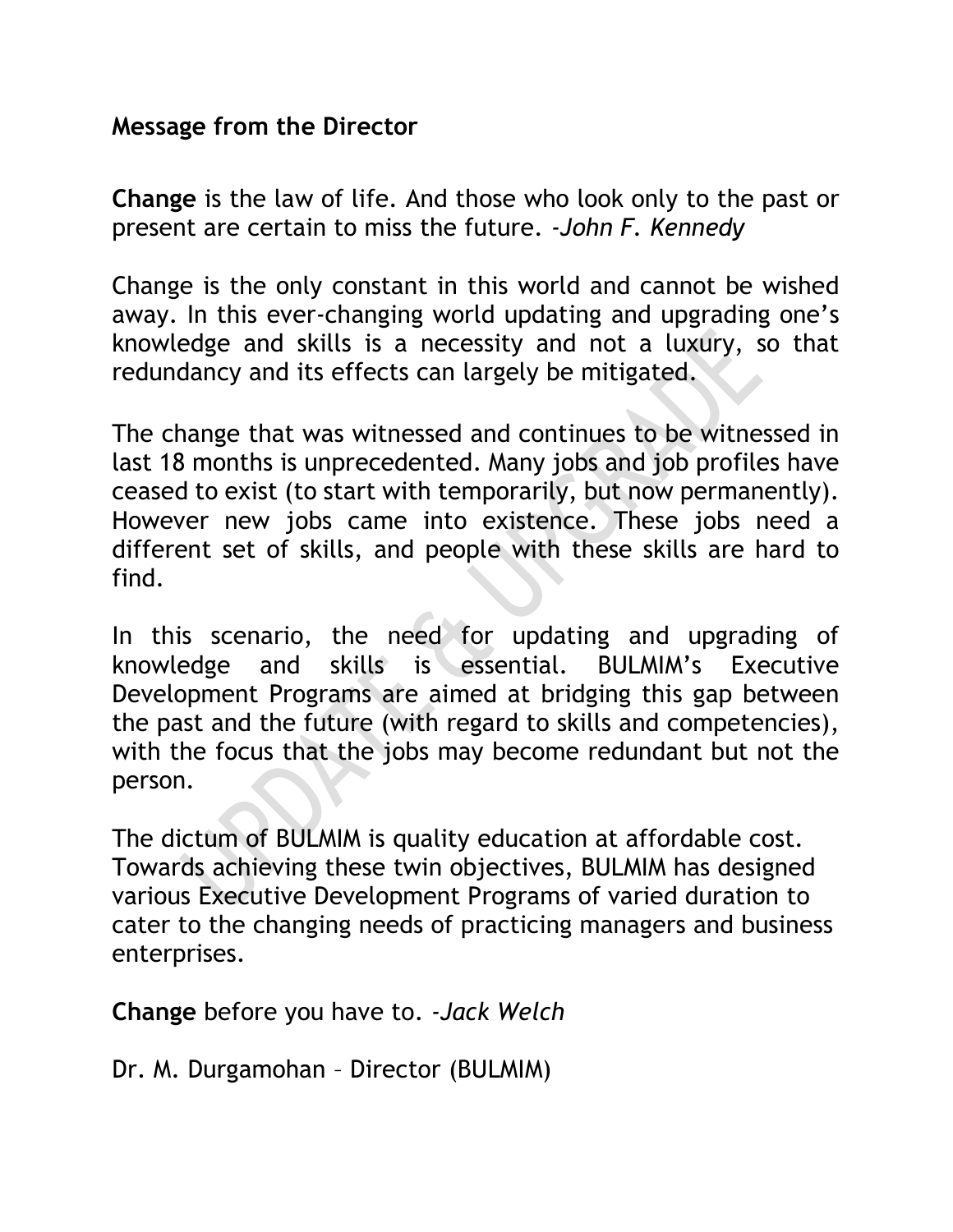### BHAVAN & BULMIM

BHARATIYA VIDYA BHAVAN (BVB), an internationally reputed Institution devoted to the promotion of education and culture, is a Charitable Public Trust founded by Dr. K. M. Munshi on November 7, 1938. The founding members of the Bhavan include Dr. Rajendra Prasad, the first President of the Republic of India; Shri C. Rajagopalachari, the first Indian and last Governor General of India; Pandit Jawaharlal Nehru, the first Prime Minister of free India; Shri Sardar Patel, Deputy Prime Minister and Home Minister, several distinguished scholars, statesmen and leaders of modern Indian renaissance.

Bharatiya Vidya Bhavan, is the only 'Institute of National Eminence' and recipient of 'Gandhi Peace Prize' (2002) in Delhi and NCR

Bhavan's Usha & Lakshmi Mittal Institute of Management (BULMIM), a constituent of Bharatiya Vidya Bhavan offers contemporary management education with focus on cutting edge coyrses. BULMIM offers Two-Year Full Time Post Graduate Diploma in Management (PGDM-FT) approved by All Indian Council of Technical Education (AICTE), Ministry of HRD, Government of India. Accreditation Service for International Schools, Colleges & Universities (ASIC) UK has accredited BULMIM as Premier Institution. BULMIM is also Institutional Member of the "Association of Management Development Institutions in South Asia".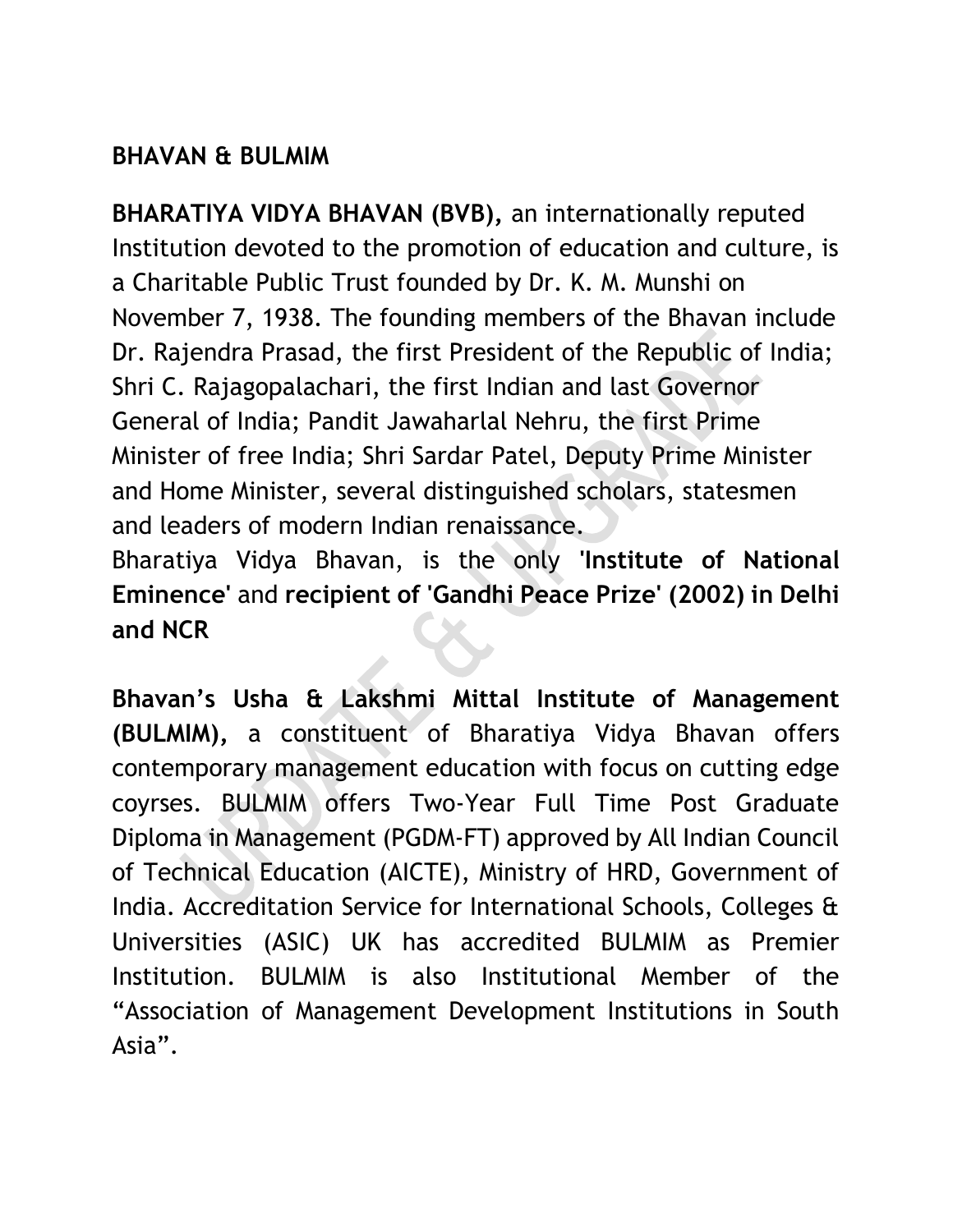# EDP at BULMIM

Executive Development is an integral part of the academic activities of BULMIM. The basic approach is to propel the practising managers to think and act strategically by using higher order thinking skills of analysing, evaluating, and creating.

The objective of an EDP is to update and upgrade the skills and competencies of the participants that are relevant and in demand by the business enterprises.

The methodology used is as follows:

- 1. Learning the concepts and conceptual frameworks using real life situations
- 2. Using "Raw Cases" and applying these concepts and conceptual frameworks to understand and then analyse the situation and come out with practical and implementable solutions.
- 3. Assessing the skills learnt by using a variety of assessment tools, like presentations, quizzes, assignments, etc.

Advantages:

- 1. Reasonable cost and online classes that are mostly held during weekends.
- 2. Certification by BULMIM
- 3. Successful participants get Alumni status of BULMIM and will continue to associate with various events of BULMIM.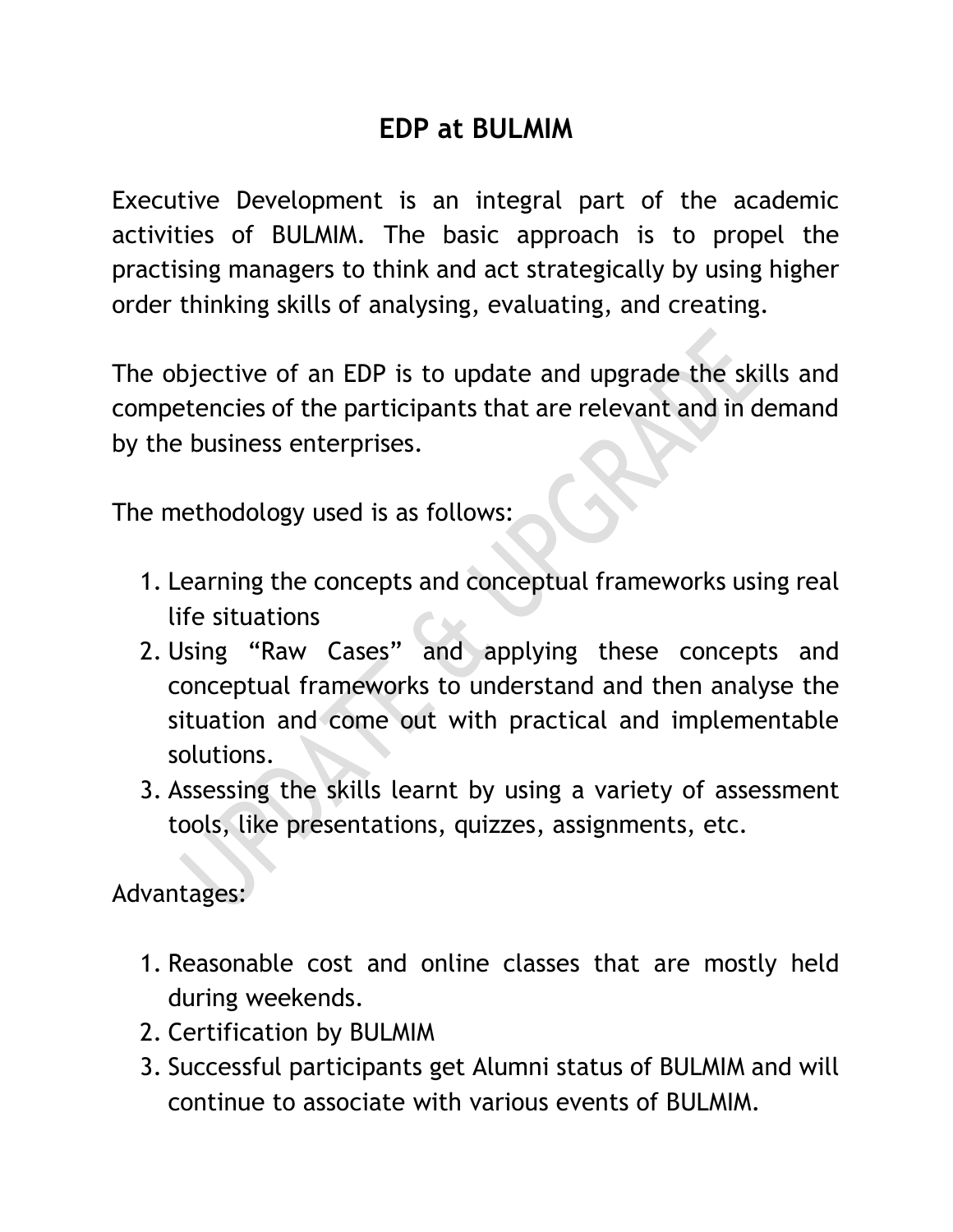# EDP Calendar

| Sl.<br>No. | <b>Title</b>                                           | <b>Duration</b><br>(In days) | <b>Fees</b> | Tentative<br>dates | Venue  |
|------------|--------------------------------------------------------|------------------------------|-------------|--------------------|--------|
| 1.         | Managing Time - In<br><b>Indian Context</b>            | 1 day                        | Rs. 6000    | <b>July 2021</b>   | Online |
| 2.         | Developing a<br>Problem-Solving<br>Approach            | 1 day                        | Rs. 6000    | <b>July.2021</b>   | Online |
| 3.         | Managing to Leading                                    | 5 days                       | Rs. 30000   | Aug. 2021          | Online |
| 4.         | Decisions - a Critical<br>thinking approach            | 2 days                       | Rs. 10000   | Aug. 2021          | Online |
| 5.         | Decisions using<br><b>Spread Sheets</b>                | 2 days                       | Rs.10000    | Sep. 2021          | Online |
| 6.         | <b>Stress and Anger</b><br>Management                  | 2 days                       | Rs.10000    | Sep. 2021          | Online |
| 7.         | Think in a Digital<br>Way                              | 2 days                       | Rs. 10000   | Oct. 2021          | Online |
| 8.         | Understanding<br>Finance                               | 3 days                       | Rs. 20000   | Oct. 2021          | Online |
| 9.         | Managing Self and<br>work in "WFH"                     | 1 day                        | Rs. 6000    | Nov. 2021          | Online |
| 10.        | <b>Marketing for Non-</b><br><b>Marketing Managers</b> | 2 days                       | Rs. 10000   | Nov. 2021          | Online |
| 11.        | Social Media - Using<br>it Strategically               | 3 days                       | Rs. 15000   | Dec. 2021          | Online |
| 12.        | Scenario Planning -<br>Preparing for the<br>future     | 2 days                       | Rs. 10000   | Dec. 2021          | Online |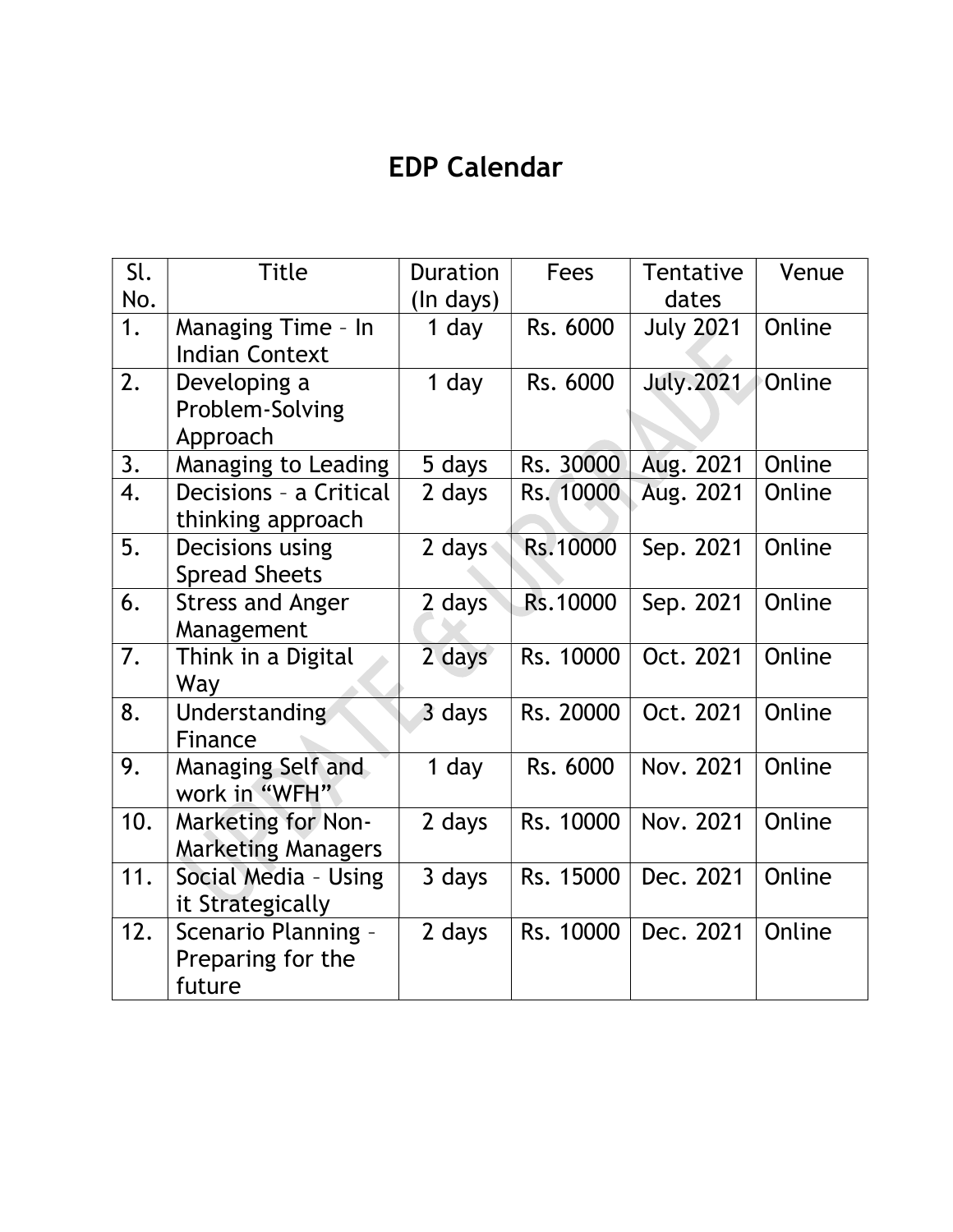# Corporate Leaders' Views on BULMIM:

# Mr. Sougat Chatterjee – Chief Executive Officer

After having been in the corporate world for over two decades, seen and met thousands of management graduates across various institutions and being personally involved with many institutions in the capacity of a lecturer, advisor, etc., I have no doubt in stating the BULMIM is one of the best management institutes in this country. Backed by a strong identity, coupled with a great legacy and well-versed faculty, BULMIM is imparting the kind of education which the industry would be in need for tomorrow. The management of BULMIN is extremely student oriented and is always willing to take the extra mile to ensure any kind of help and assistance for their students. Lead by an extremely competent academia, BULMIM has come up as an institute of choice for many corporate houses. Here I find a unique mix where heritage, nationality, history and the modernization of management education happens all at the same time. I would be eagerly looking forward to see this corporate world getting flooded with leaders emerging from BULMIM

## Mr. Amit Singh – Director

BULMIM, epitome of an educational institute. It imparts knowledge, nourishes culture and exposes students with the uncertain world outside. The same can be witnessed in the campus where respect for each other is quite eminent. You always feel welcomed the moment you enter the institute and interact with students, faculty or the senior management . Multiplier is honored to be associated with BULMIM beyond transactional relationship. The mutual respect and the open-door culture enabled us not only to cocreate a national property named 'Adhyayan' for BULMIM in 2018 but hiring right talent who now equally contribute to the success of Multiplier. We wish BULMIM and our source of inspiration Dr. Durgamohan good luck and shall look forward to be a part of the journey of mutual learning